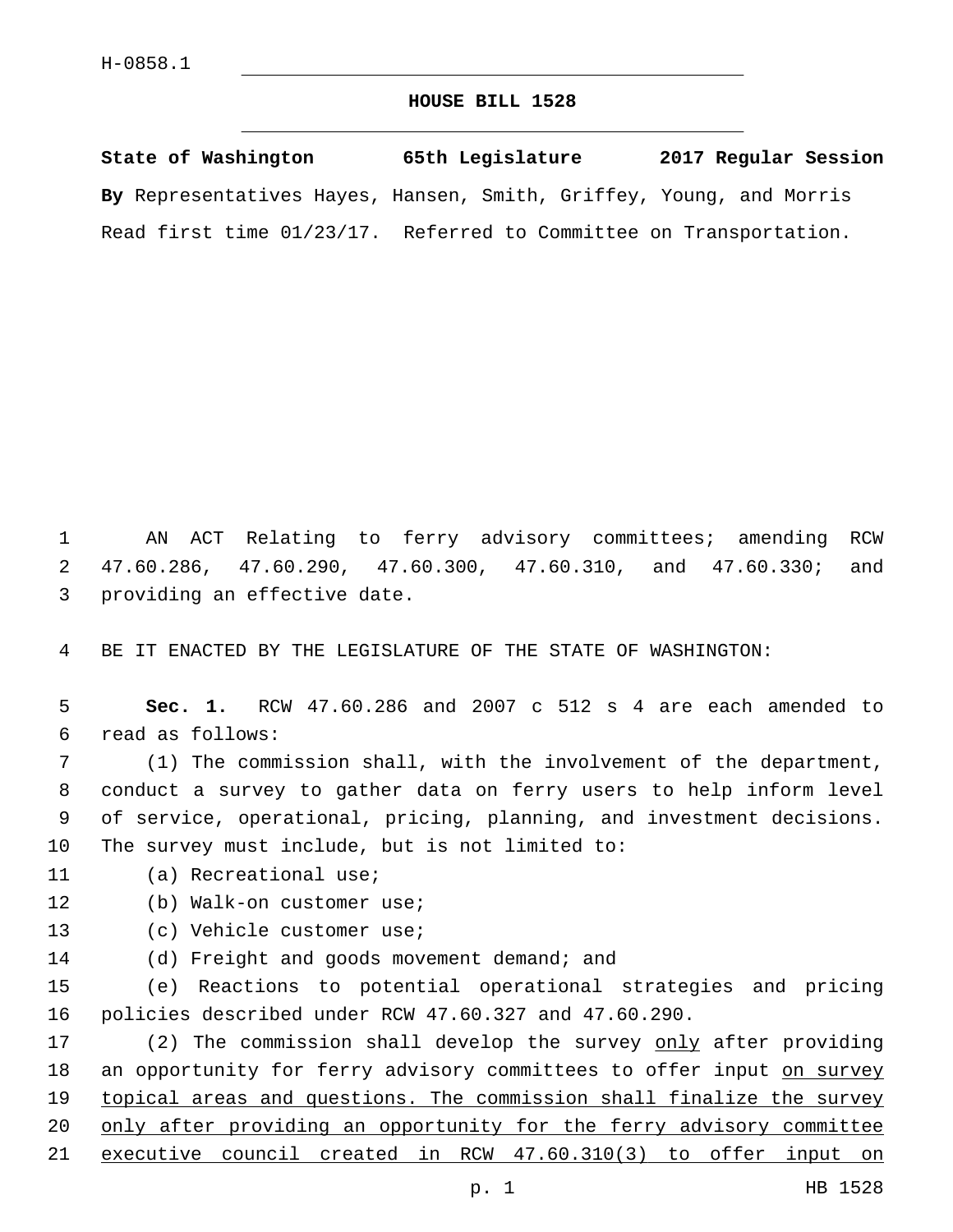1 proposed survey topics and questions. Ferry advisory committee review 2 must occur early enough in the process to allow feedback and 3 subsequent changes to be made to the survey, and this review process 4 must be clearly documented. 5 (3) The survey must be updated at least every two years and 6 maintained to support the development and implementation of 7 ((adaptive management of)) ferry services. 8 **Sec. 2.** RCW 47.60.290 and 2007 c 512 s 5 are each amended to 9 read as follows: 10 (1) The department shall annually review fares and pricing 11 policies applicable to the operation of the Washington state ferries. 12 (2) Beginning in 2008, the department shall develop fare and 13 pricing policy proposals that must: 14 (a) Recognize that each travel shed is unique, and might not have 15 the same farebox recovery rate and the same pricing policies; 16 (b) Use data from the current survey conducted under RCW 17 47.60.286; 18 (c) Be developed with input from ferry advisory committee 19 participants as described in subsection (4) of this section, affected 20 ferry users ((by)), and one or more public hearings ((and by review 21 with the affected ferry advisory committees)), in addition to the 22 data gathered from the survey conducted in RCW 47.60.286; 23 (d) Generate the amount of revenue required by the biennial 24 transportation budget; 25 (e) Consider the impacts on users, capacity, and local 26 communities; and 27 (f) Keep fare schedules as simple as possible. 28 (3) While developing fare and pricing policy proposals, the department must consider the following:29 30 (a) Options for using pricing to level vehicle peak demand; and 31 (b) Options for using pricing to increase off-peak ridership. 32 (4) Ferry advisory committees shall designate committee members 33 to participate in the department's review of fares, fare policies, 34 and fare media. The department shall determine the process for the 35 review. Participants must, at a minimum, include members of the ferry 36 advisory committees as specified in this subsection. The department 37 shall provide background information on tariff changes being 38 considered as needed for the conduct of the review to all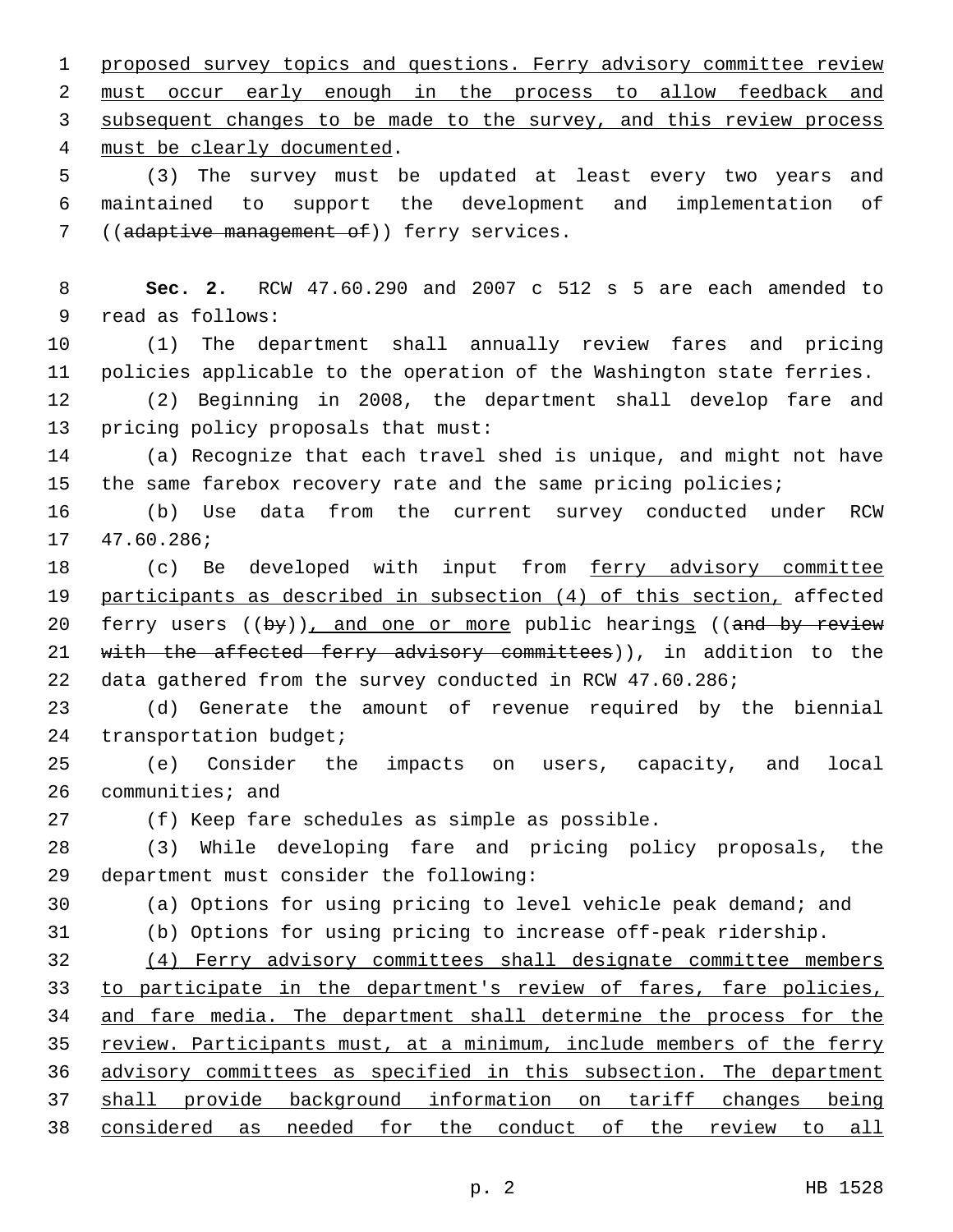participants. The members representing the ferry advisory committees 2 in the department's fare review processes must: (a) Include one member from each ferry advisory committee selected by each ferry advisory committee choosing to participate; (b) Collaborate with the ferry advisory committee executive council created in RCW 47.60.310(3) on systemwide matters and with individual ferry advisory committees on matters that affect 8 individual routes; (c) Elect a chair to serve a term of one year or tariff cycle. 10 The chair may call a meeting of the members; (d) Have at least six ferry advisory committee members present to 12 constitute a quorum; and (e) Advise the department when it may be appropriate to hold a public hearing on tariff proposals to comply with subsection (2)(c) of this section. (5) When presenting fare, fare media, and pricing policies to the commission, the department must include any relevant recommendations from the members representing the ferry advisory committees as established under subsection (4) of this section. Any discrepancy between department and ferry advisory committee recommendations must be explained. (6) When considering a fare or pricing policy proposal, a vote on 23 the proposal is required by the participating ferry advisory committee members established under subsection (4) of this section. The results of the vote and participating ferry advisory committee member comments must be reported along with the department's fare recommendations to the commission.

 **Sec. 3.** RCW 47.60.300 and 1984 c 7 s 325 are each amended to read as follows:29

30 (1) The review ((shall)) described in RCW 47.60.290(1) must include, but not be limited to, tariffs for automobiles, passengers, 32 trucks, commutation rates, and volume discounts. The review ((shall)) 33 must give proper consideration to time of travel, distance of travel, operating costs, maintenance and repair expenses, and the resultant effect any change in tariff might have on the debt service requirements of the department as specifically provided in existing financing programs. If the review addresses matters affecting rider tariffs, the review must include participation by representatives of the ferry advisory committees as established in RCW 47.60.290(4). The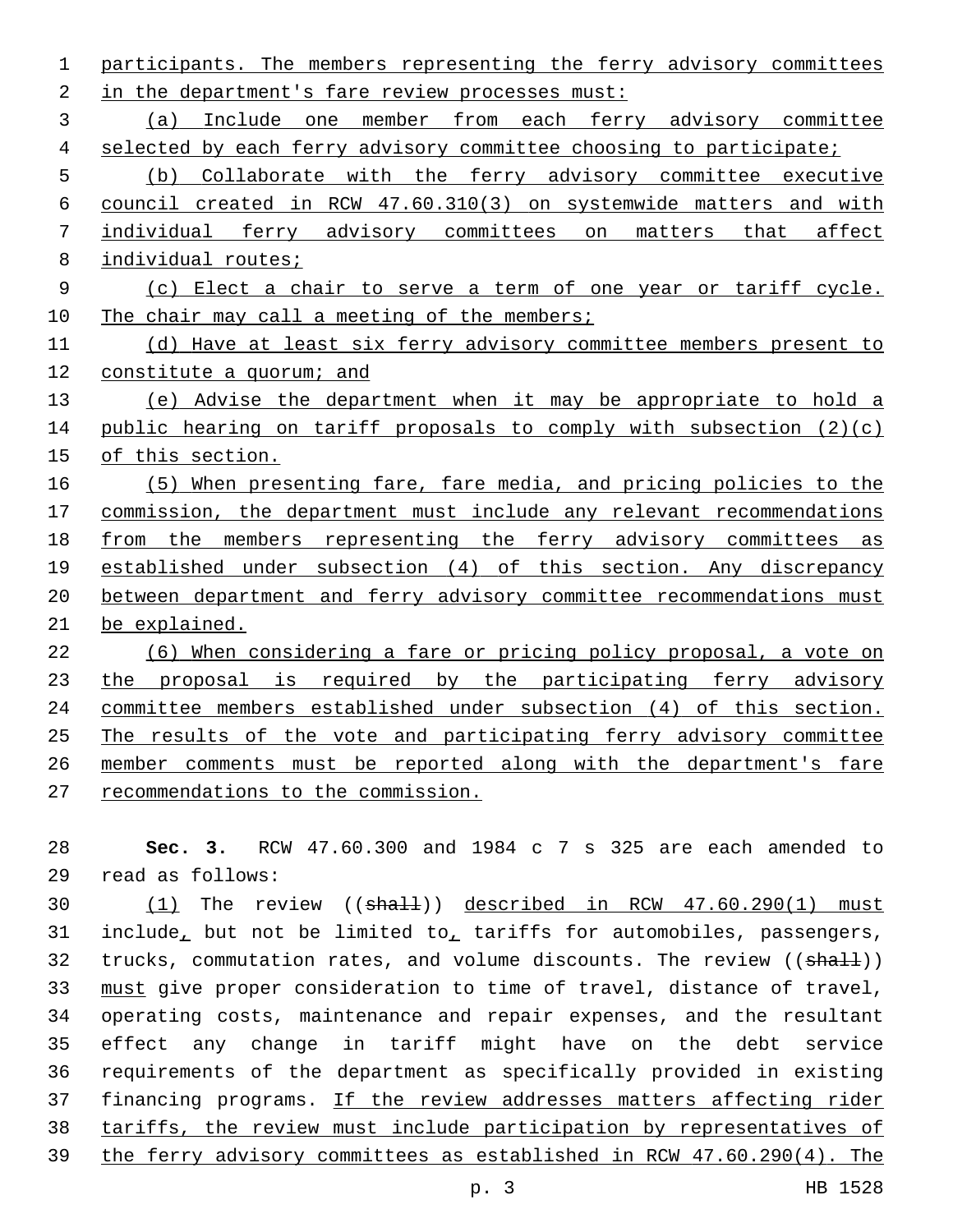ferry advisory committee executive council created in RCW 2 47.60.310(3) must be consulted as part of the review if requested by 3 the executive council.

4 (2) The review ((shall)) must also include the allocation of vessels to particular runs, the scheduling of particular runs, the adequacy and arrangements of docks and dock facilities, ferry-related problems experienced in areas served by Washington state ferries, 8 quality of service, implementation of adaptive management policies 9 affecting riders, and any other subject deemed by the department to 10 be properly within the scope of the review. A review under this subsection (2) must include consultation with the ferry advisory committee executive council, including a review and input on the development of any relevant surveys.

14 (3) The department ((is further authorized and directed to)) must 15 make ((a like)) written reviews within every three-year period. Ferry advisory committee comments and the subsequent Washington state 17 ferries response must be included in these written reviews.

 (4) The department must also conduct such review by soliciting and obtaining expressions from local community groups served by the Washington state ferries. To establish local representation, the department shall give prior notice of the review to the ferry advisory committees and include them in the review process. This 23 review must, to the extent feasible, receive input from various gender, economic status, persons with disabilities, tribe, senior citizen, youth, and race demographic groups.

 (5) The ferry advisory committees must have the opportunity to comment on the ferry service aspects of the following Washington state ferries planning components: The statewide multimodal transportation plan as described under RCW 47.06.040; the state-owned facilities component of the statewide multimodal transportation plan as described under RCW 47.06.050; level of service standards for transportation facilities and services of statewide significance as described under RCW 47.06.140; operational strategies for asset utilization as described under RCW 47.60.327; the capital plan as described under RCW 47.60.375; and the vessel rebuild and replacement plan as described under RCW 47.60.377. Any comments must be included in any associated plan reports, but do not preclude other public outreach.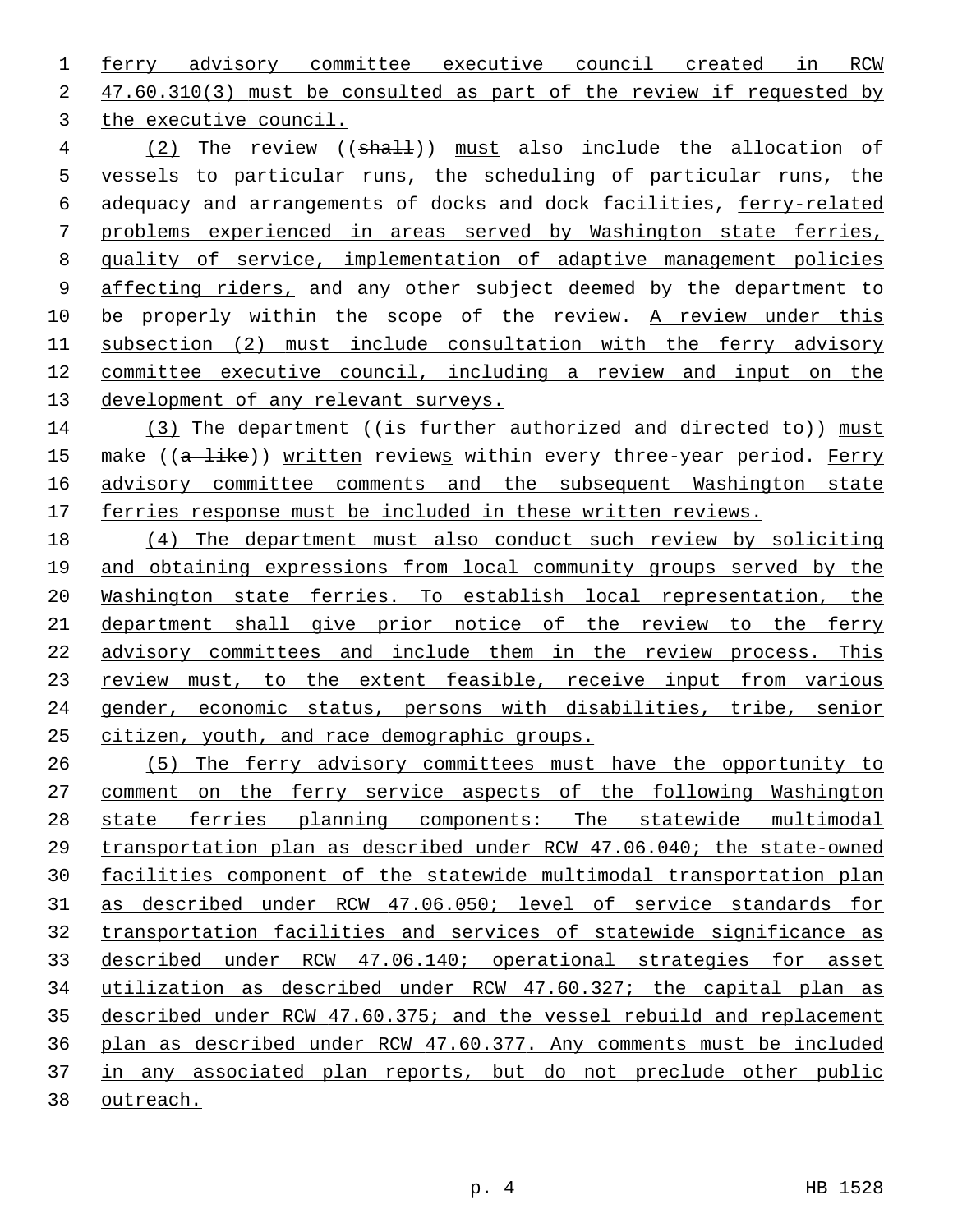(1) ((The department is further directed to conduct such review by soliciting and obtaining expressions from local community groups in order to be properly informed as to problems being experienced within the area served by the Washington state ferries. In order that local representation may be established, the department shall give 8 prior notice of the review to the ferry advisory committees.

9 (2) The legislative authorities of San Juan, Skagit, Clallam, and 10 Jefferson counties shall each appoint a committee to consist of five 11 members to serve as an advisory committee to the department or its 12 designated representative in such review. The legislative authorities 13 of other counties that contain ferry terminals shall appoint ferry 14 advisory committees consisting of three members for each terminal 15 area in each county, except for Vashon Island, which shall have one 16 committee, and its members shall be appointed by the Vashon/Maury 17 **Island community council. If the Vashon/Maury Island community** 18 council fails to appoint a qualified person to fill a vacancy within 19 ninety days of the occurrence of the vacancy, the legislative 20 authority of King county shall appoint a qualified person to fill the 21 vacancy. At least one person appointed to each ferry advisory 22 committee shall be representative of an established ferry user group 23 or of frequent users of the ferry system. Each member shall reside in 24 the vicinity of the terminal that the advisory committee represents.

25 (3) The members of the San Juan, Clallam, and Jefferson county 26 ferry advisory committees shall be appointed for four-year terms. The 27 initial terms shall commence on July 1, 1982, and end on June 30, 28 1986. Any vacancy shall be filled for the remainder of the unexpired 29 term by the appointing authority. At least one person appointed to 30 the advisory committee shall be representative of an established 31 ferry-user group or of frequent users of the ferry system, at least 32 one shall be representative of persons or firms using or depending 33 upon the ferry system for commerce, and one member shall be 34 representative of a local government planning body or its staff. 35 Every member shall be a resident of the county upon whose advisory 36 committee he or she sits, and not more than three members shall at 37 the time of their appointment be members of the same major political 38 party.

39 (4) The members of each terminal area committee shall be 40 appointed for four-year terms. The initial terms of the members of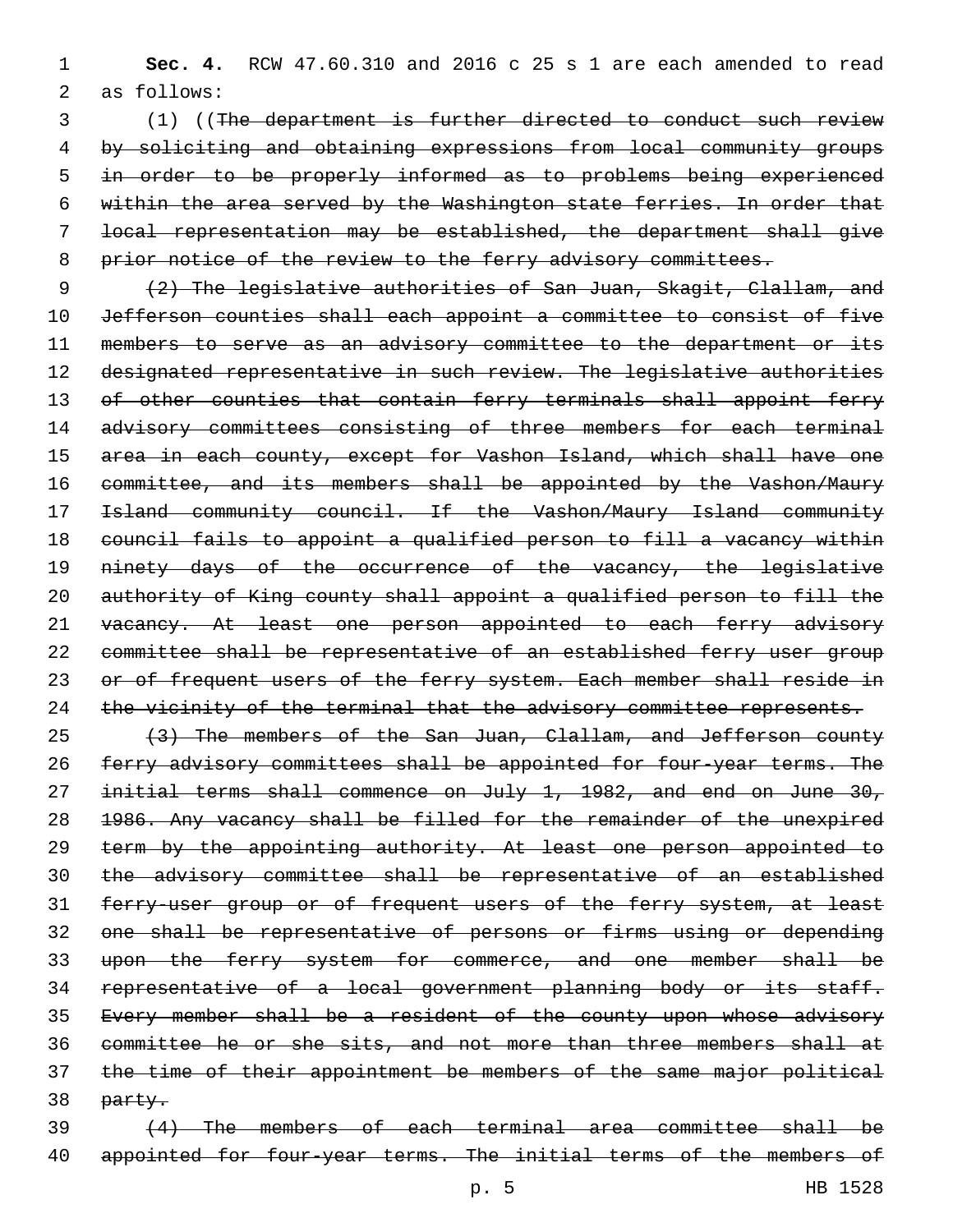1 each terminal area committee shall be staggered as follows: All terms 2 shall commence September 1, 1988, with one member's term expiring August 31, 1990, one member's term expiring August 31, 1991, and the 4 remaining member's term expiring August 31, 1992. Any vacancy shall be filled for the remainder of the unexpired term by the appointing authority. Not more than two members of any terminal-area committee may be from the same political party at the time of their appointment, and in a county having more than one committee, the 9 overall party representation shall be as nearly equal as possible.

 $(5)$ )) Any county legislative authority may establish and appoint a ferry advisory committee of five members or a number determined by 12 the appointing authority for each Washington state ferry terminal within its boundaries, except that only one ferry advisory committee 14 may be created for Vashon Island and one for the San Juan Islands. Each committee member must reside within the county in which the member is appointed. If the legislative authority of San Juan county appoints a ferry advisory committee, four persons appointed to that advisory committee must each represent one of the four ferry-served 19 islands and reside on the island being represented. Committee members must be appointed for staggered, four-year terms or as otherwise appointed by the appointing authority. Each ferry advisory committee shall elect its chair unless decided otherwise by the appointing authority.

 (2) Ferry advisory committees represent the interests of their local governing bodies, respective communities, riders, specific 26 rider groups being served, and other ferry system stakeholders. Ferry advisory committees shall collaborate with the department in public outreach to riders, including riders with special needs. At least annually, the ferry advisory committees and the department shall jointly chair a public meeting on each ferry route. The department shall collaborate on meeting topics and send an appropriate representative.

33 (3) The chairs of the ((several)) ferry advisory committees 34 constitute ((an executive committee of the Washington state ferry 35 users)) a ferry advisory committee executive council, which must coordinate all ferry advisory committees in addressing systemwide 37 ferry issues and local needs. The executive ((committee)) council 38 shall meet ((twice)) at least quarterly each year with department representatives ((of the marine division of the department)) to 40 review ferry system issues((-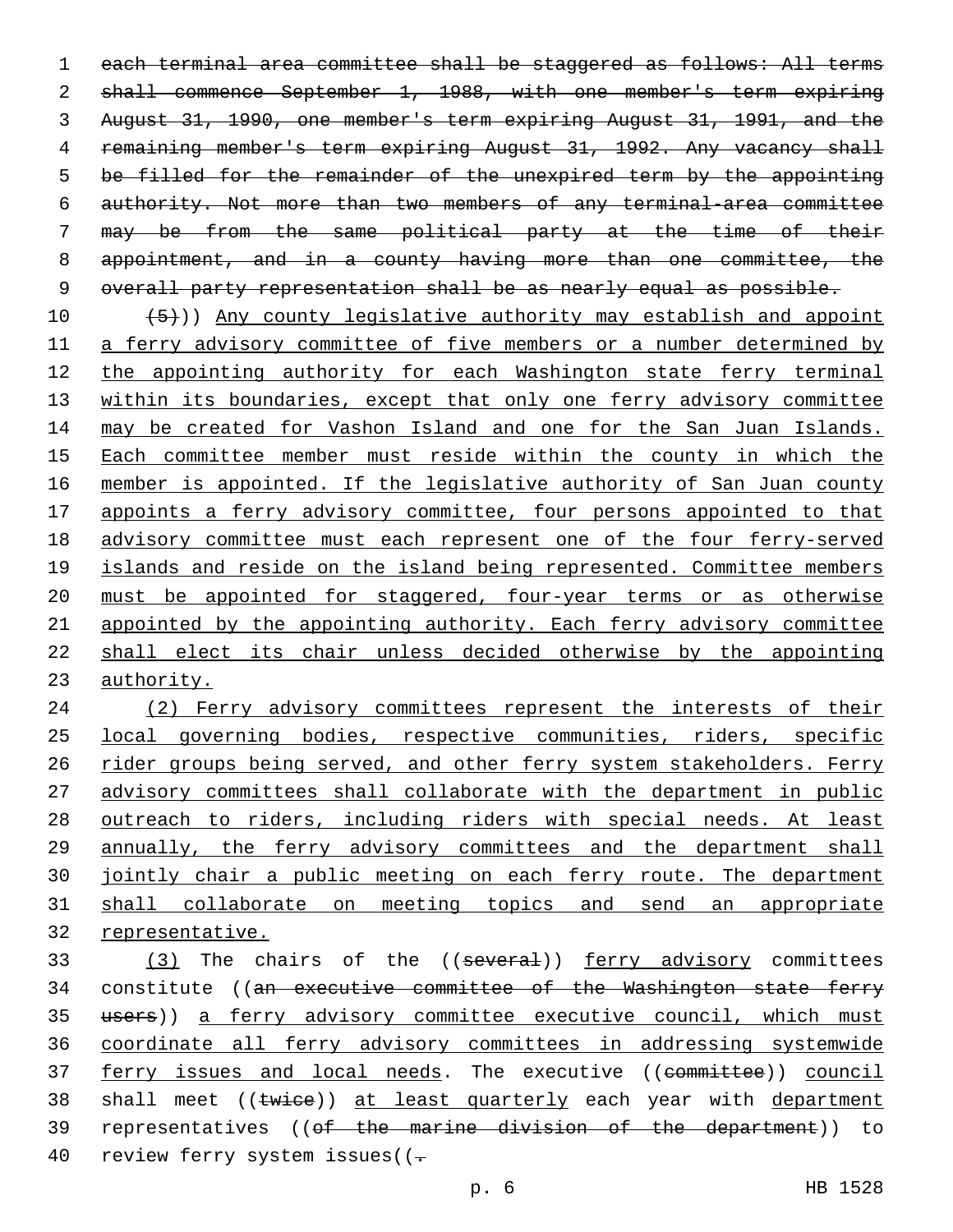(6) The committees to be appointed by the county legislative 2 authorities shall serve without fee or compensation)) and participate in the ferry system review described in RCW 47.60.300. One meeting of the executive council must be with all ferry advisory committees and Washington state ferries senior leadership to provide a comprehensive review of system issues affecting riders and a plan of action to address such issues. Meetings of the executive council may be called by a vote of six ferry advisory committee chairs or by the department.

 (4) Ferry advisory committee and ferry advisory committee executive council members must serve without fee or compensation, unless a local jurisdiction chooses to provide reimbursement.

 (5) Ferry advisory committees provide, but do not replace, 14 communications between the department and the ferry advisory committee's local governing body, respective communities, riders, and 16 other stakeholders. The committees may liaise with department 17 representatives, state and local agencies, elected officials, and other relevant groups to provide ferry system-related information.

 (6) The department shall provide existing data or information relevant to Washington state ferries operations as requested by 21 individual ferry advisory committees or the executive council either by specific requests or by a general request for periodic reports. This does not apply to records exempt from public disclosure under 24 chapter 42.56 RCW.

 (7) The ferry advisory committees shall submit any issues to be addressed by the department in writing, and the department shall provide a timely response. The committees shall maintain a record of any issue submitted, the department response to the issue, and the final resolution of the issue.

 **Sec. 5.** RCW 47.60.330 and 2007 c 512 s 8 are each amended to 31 read as follows:

 (1) Before a substantial change to the service levels provided to 33 ferry users, the department shall consult with ((affected ferry users 34 by public hearing and by review with)) the affected ferry advisory committees, or the ferry advisory committee executive council if multiple routes are impacted. The department shall, if recommended by the affected ferry advisory committees, also hold a public hearing before any nonemergency, substantial change to service levels.